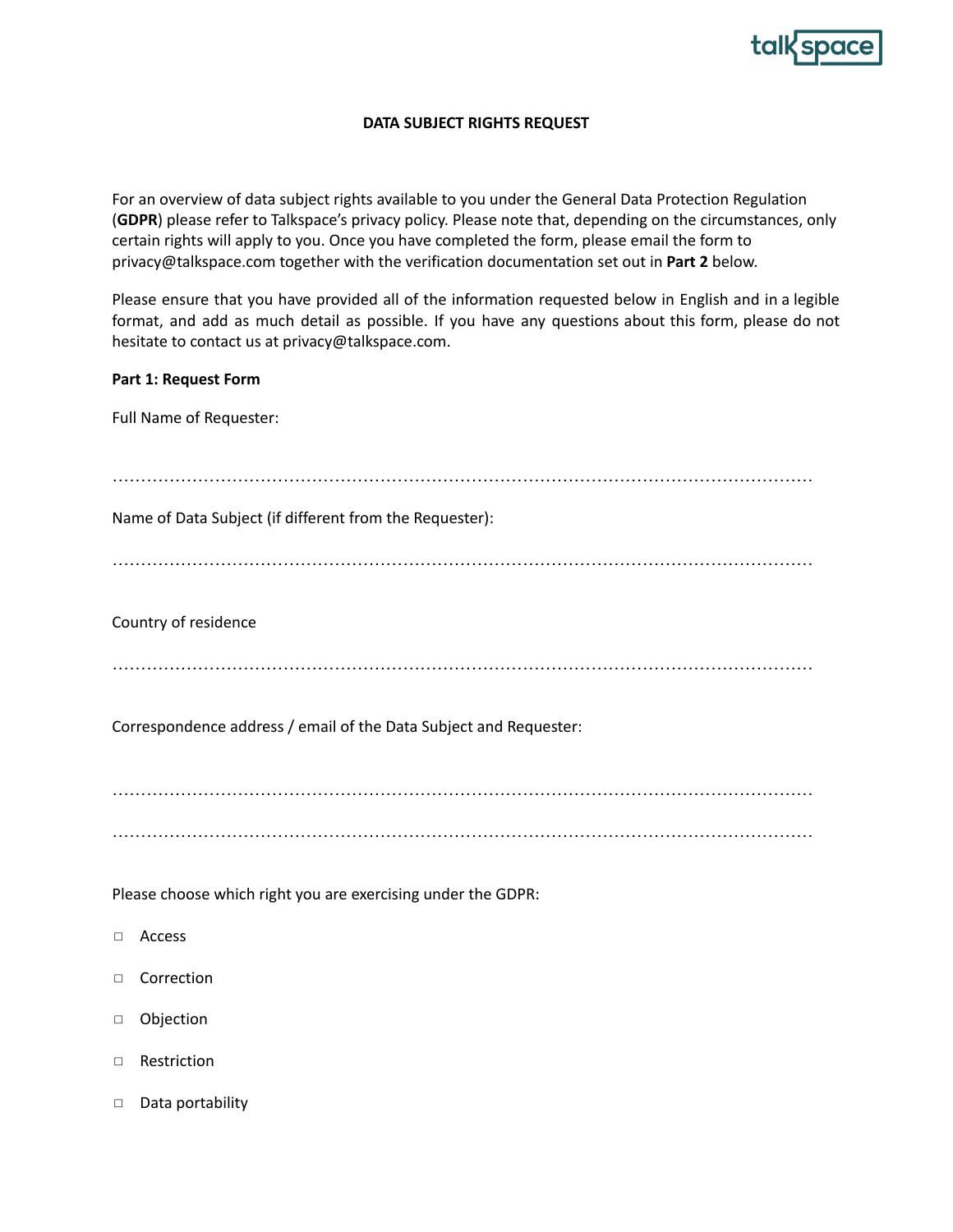◻ Erasure

## **Access**:

Please confirm whether or not you are processing personal data about me in relation to the following:

…………………………………………………………………………………………………………… …………………………………………………………………………………………………………… …………………………………………………………………………………………………………… …………………………………………………………………………………………………………… …………………………………………………………………………………………………………… ……………………………………………………………………………………………………………

Please provide me with a copy of:

◻ The data described above

◻ The following data:

…………………………………………………………………………………………………………… …………………………………………………………………………………………………………… …………………………………………………………………………………………………………… …………………………………………………………………………………………………………… …………………………………………………………………………………………………………… ……………………………………………………………………………………………………………

Please note that we may not provide you with certain personal data if providing it would interfere with *another individual's rights (e.g. where providing the personal data we hold about you would reveal information about another person) or where another exemption applies.*

**Correction**: Please specify your request:

- ◻ Rectification of inaccurate personal data.
- ◻ Completion of incomplete personal data.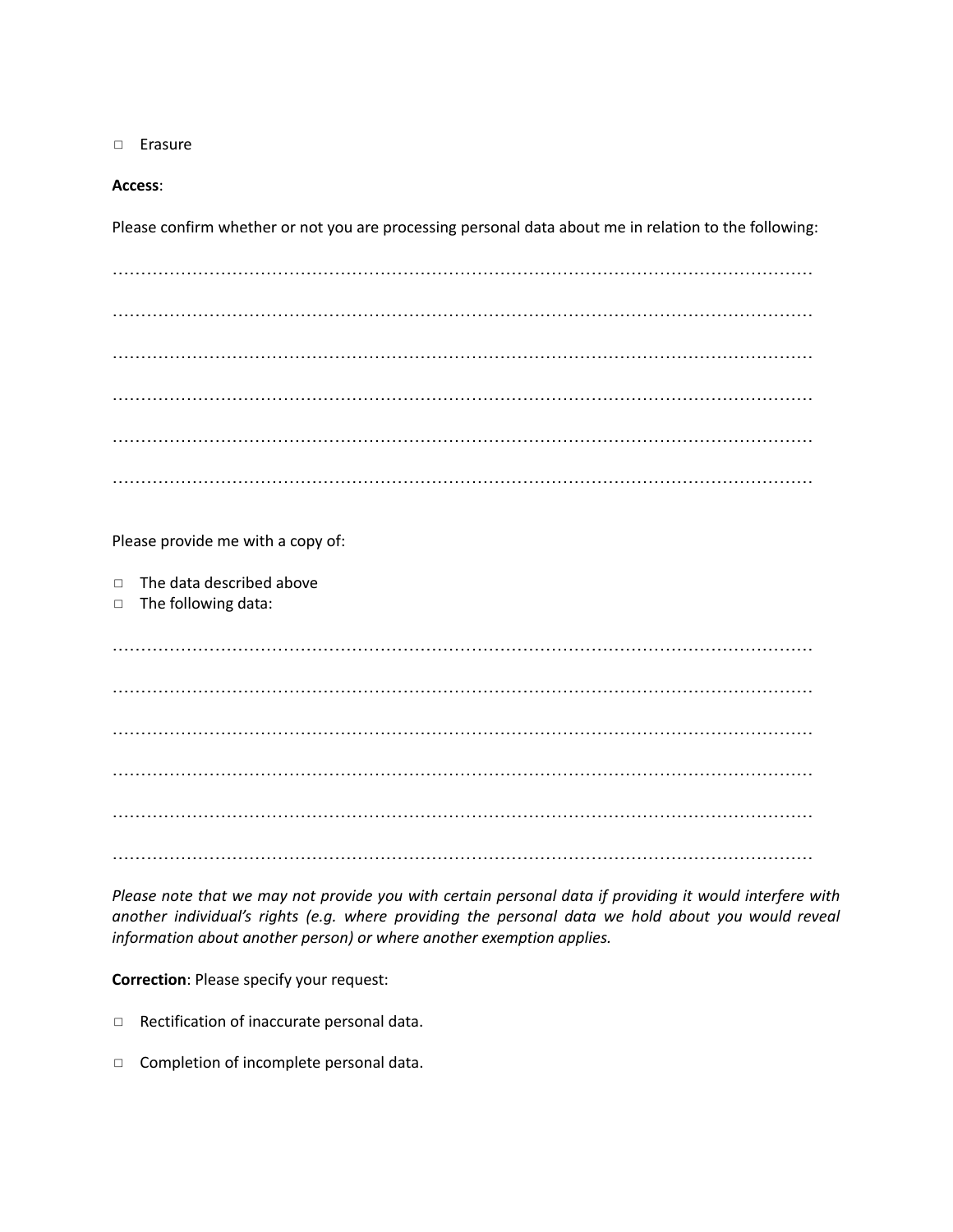Please note that you can access your account to correct certain information stored on your profile within the platform. If you believe that we hold information about you that is incorrect, and you cannot correct it using the platform, please explain in detail why you believe the personal data we hold about you to be inaccurate or incomplete so that we can assess whether a correction is required.

…………………………………………………………………………………………………………… …………………………………………………………………………………………………………… …………………………………………………………………………………………………………… …………………………………………………………………………………………………………… …………………………………………………………………………………………………………… ……………………………………………………………………………………………………………

*While we assess whether the personal data we hold about you is inaccurate or incomplete, you may exercise your right to restrict our processing of the applicable data (described below).*

**Restriction**: Please specify your request:

- ◻ I believe my personal data is not accurate, and would like Talkspace to stop processing my data for the period it takes for Talkspace to verify my request for **Correction**.
- ◻ I believe the processing is unlawful and I want Talkspace to retain the personal data for storage but not further process it.
- ◻ I believe the processing of my personal data is no longer necessary for Talkspace's purposes but would like it to be stored for the establishment, exercise or defence of legal claims.
- ◻ I object to Talkspace processing my personal data on the basis of Talkspace's legitimate interest and wish Talkspace to stop processing the personal data while Talkspace determines whether it has an overriding interest in Talkspace retaining such personal data.

For each option selected above, please provide the reasons for the request below:

…………………………………………………………………………………………………………… …………………………………………………………………………………………………………… …………………………………………………………………………………………………………… ……………………………………………………………………………………………………………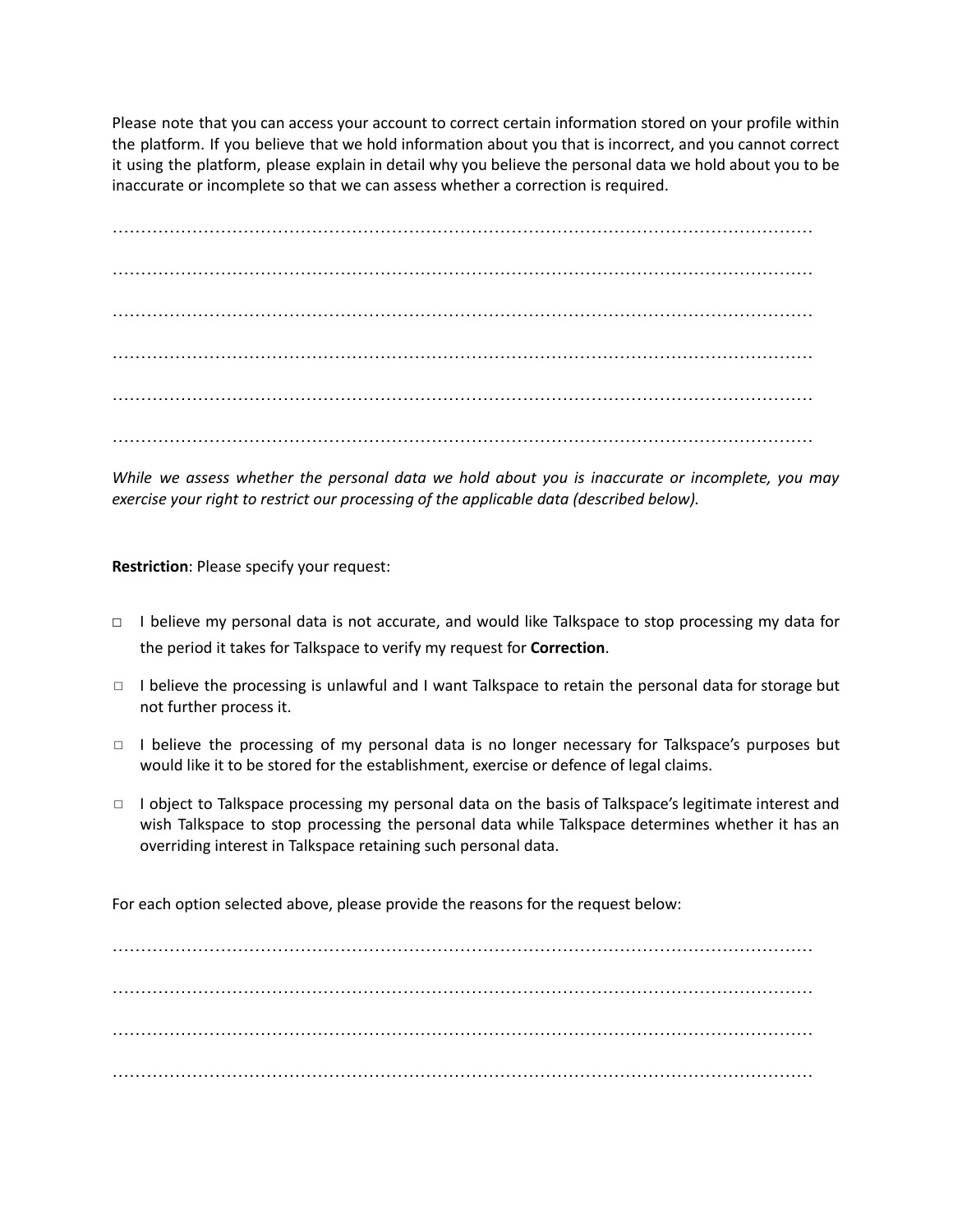…………………………………………………………………………………………………………… ……………………………………………………………………………………………………………

Please note that if we stop processing your personal data, we may use it again if there are valid grounds under data protection law for us to do so (e.g. for the defence of legal claims or for another person's *protection).*

**Objection**: Please specify your request.

- □ I object to the processing of my personal data by Talkspace to send information about promotions, special offers, or marketing.
- ◻ I object to Talkspace processing my personal data on the basis of Talkspace's legitimate interest or public interest.

Please provide us with detail as to your reasoning so that we can assess whether there is a compelling overriding interest in us continuing to process such data or we need to process it for the establishment, *exercise or defence of legal claims*:

……………………………………………………………………………………………………… ……………………………………………………………………………………………………… ……………………………………………………………………………………………………… ……………………………………………………………………………………………………… ………………………………………………………………………………………………………

**Data Portability**: Please specify your request:

- ◻ I would like to receive the personal data I provided to you and you process with my consent in a structured, commonly used and machine-readable format.
- ◻ I would like to receive the personal data you collect about me for the purposes of performing Talkspace's contract with me in a structured, commonly used and machine-readable format.
- ◻ Where technically feasible, I would like to have the personal data transmitted directly from Talkspace to another data controller.

Please provide details of that company and note that we are not responsible for the security of the *personal data or its processing once received by the third party:*

………………………………………………………………………………………………………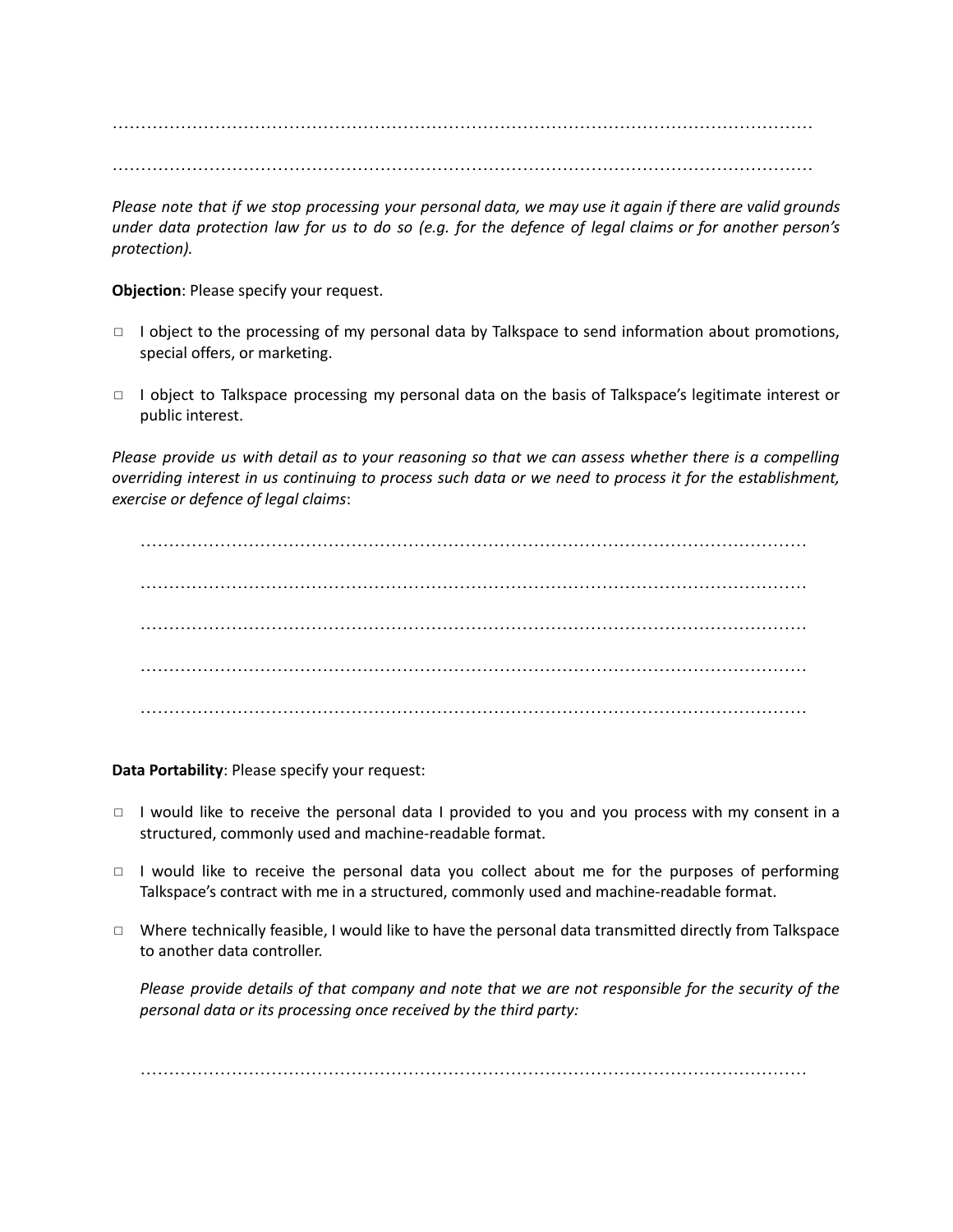………………………………………………………………………………………………………

*We may not provide you with certain data if providing it would interfere with another individual's rights (e.g. where providing the personal data we hold about you would reveal information about another person or our trade secrets or intellectual property, or if the processing necessary for the performance of a task carried out in the public interest).*

**Erasure**: Please specify on what basis you are requesting erasure and provide as much detail as possible on your reasons for the request below:

- $\Box$  I believe that it is no longer necessary for Talkspace to hold the personal data it holds about me. (*Please provide us with details as to your reasoning below.)*
- $\Box$  Talkspace is processing my personal data on the basis of my consent, and I wish to withdraw my consent, and I believe there are no other grounds under which Talkspace can process the personal data. (Please note that if there is another ground on which we can rely to process such data we may *retain such data.)*
- ◻ Talkspace is processing my personal data on the basis of Talkspace's legitimate interest and I object to such processing. *(Please provide us with detail as to your reasoning below so that we can assess whether there is an overriding interest for us to retain such personal data.)*
- ◻ I no longer wish Talkspace to use my personal data in order to send me promotions, special offers, or marketing.
- ◻ I believe the personal data Talkspace holds about me is being unlawfully processed by Talkspace. *(Please provide us with detail as to your reasoning below.)*
- ◻ I am, or was, a child under the [*minimum age specified in the relevant terms of service (see https://www.talkspace.com/public/terms)* when Talkspace collected the personal data and Talkspace can verify my age. *(Please provide a copy of your [passport/identity card] so we can verify your age.)*

For each option selected above, please provide as much detail as possible on your reasons for the request to assist us in determining whether you have a valid basis for erasure. Please note, however, that we may retain the personal data if there are valid grounds under law for us to do so (e.g. for the defence of legal *claims or freedom of expression) but we will let you know if that is the case.*

…………………………………………………………………………………………………………… …………………………………………………………………………………………………………… …………………………………………………………………………………………………………… …………………………………………………………………………………………………………… …………………………………………………………………………………………………………… ……………………………………………………………………………………………………………